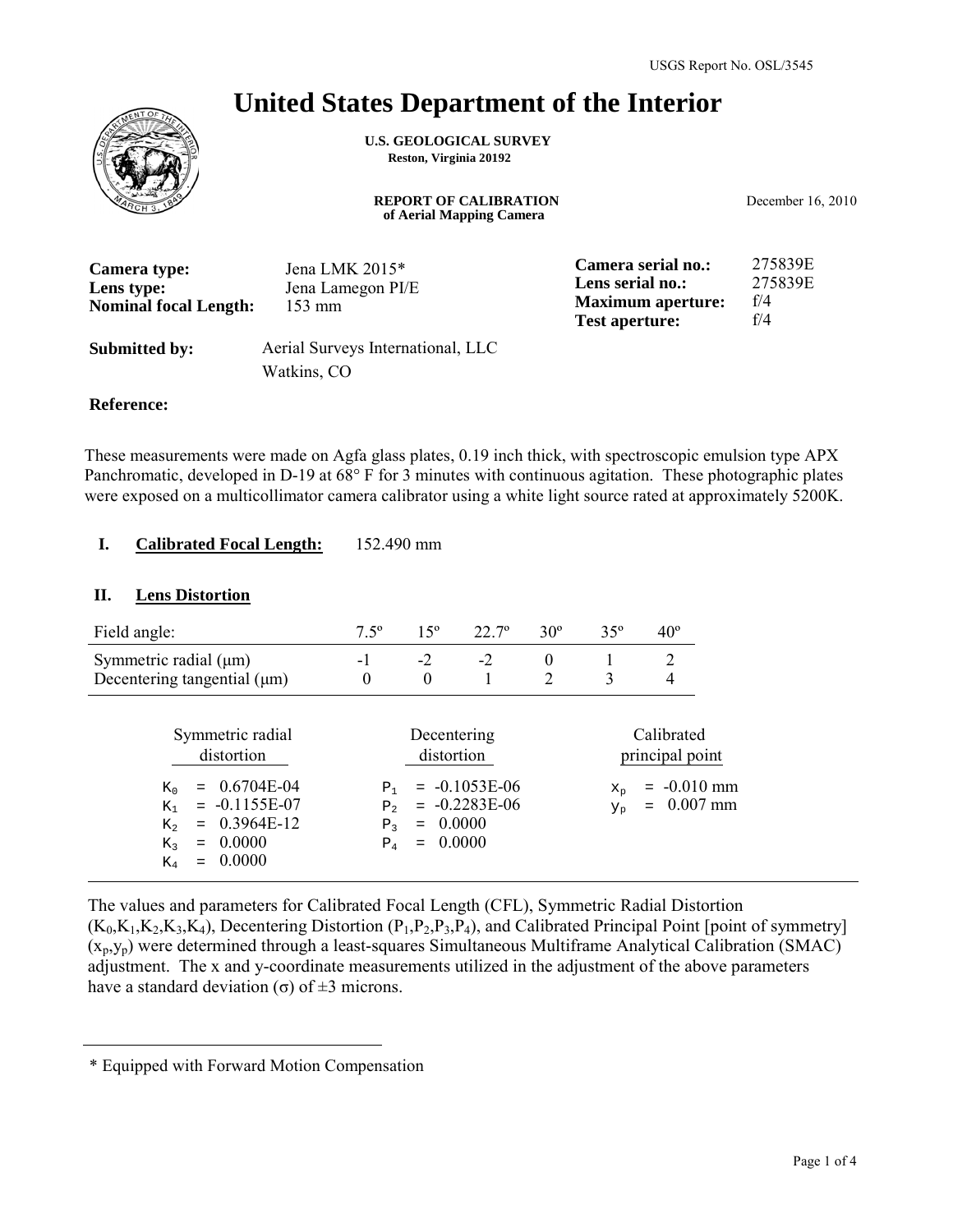### **III. Lens Resolving Power in cycles/mm**

| Area-weighted average resolution: |     | 103           |     |                    |     |              |              |
|-----------------------------------|-----|---------------|-----|--------------------|-----|--------------|--------------|
| Field angle:                      |     | $7.5^{\circ}$ |     | $15^{\circ}$ 22.7° | 30° | $35^{\circ}$ | $40^{\circ}$ |
| Radial Lines                      | 113 | 134           | 113 | 113                | 113 | 95           | 95           |
| <b>Tangential Lines</b>           | 113 | 134           | 113 | 95                 |     | 80           | 95           |

The resolving power is obtained by photographing a series of test bars and examining the resultant image with appropriate magnification to find the spatial frequency of the finest pattern in which the bars can be counted with reasonable confidence. The series of patterns has spatial frequencies from 5 to 268 cycles/mm in a geometric series having a ratio of the 4th root of 2. Radial lines are parallel to a radius from the center of the field, and tangential lines are perpendicular to a radius.

### **IV. Filter Parallelism**

The two surfaces of the Jena 405 filter No. 275568, 490 filter No. 276002 and 530 filter No. 52028 accompanying this camera are within 10 seconds of being parallel. The 490 filter was used for the calibration.

### **V. Shutter Calibration**

|        |         |              | Indicated Time Rise Time Fall Time $\frac{1}{2}$ Width Time Nom. Speed Efficiency |       |               |
|--------|---------|--------------|-----------------------------------------------------------------------------------|-------|---------------|
| (sec)  | (u sec) | $(\mu \sec)$ | ms)                                                                               | (sec) | $\frac{1}{2}$ |
| 1/125  | 1044    | 1038         | 11.75                                                                             | 1/90  | 94            |
| 1/250  | 463     | 468          | 5.43                                                                              | 1/195 | 95            |
| 1/500  | 244     | 244          | 2.74                                                                              | 1/385 | 94            |
| 1/1000 | 121     | 115          | 139                                                                               | 1/760 | 95            |

The effective exposure times were determined with the lens at aperature f/4. The method is considered accurate within 3 percent. The technique used is described in International Standard ISO 516:1999(E).

#### **VI. Magazine Platen**

The platen mounted in Jena LMK-K 24/120 film magazine No. 273410C does not depart from a true plane by more than 13 μm (0.0005 in).

The platen for this film magazine is equipped with an identification marker that will register "273410" in the data strip area for each exposure.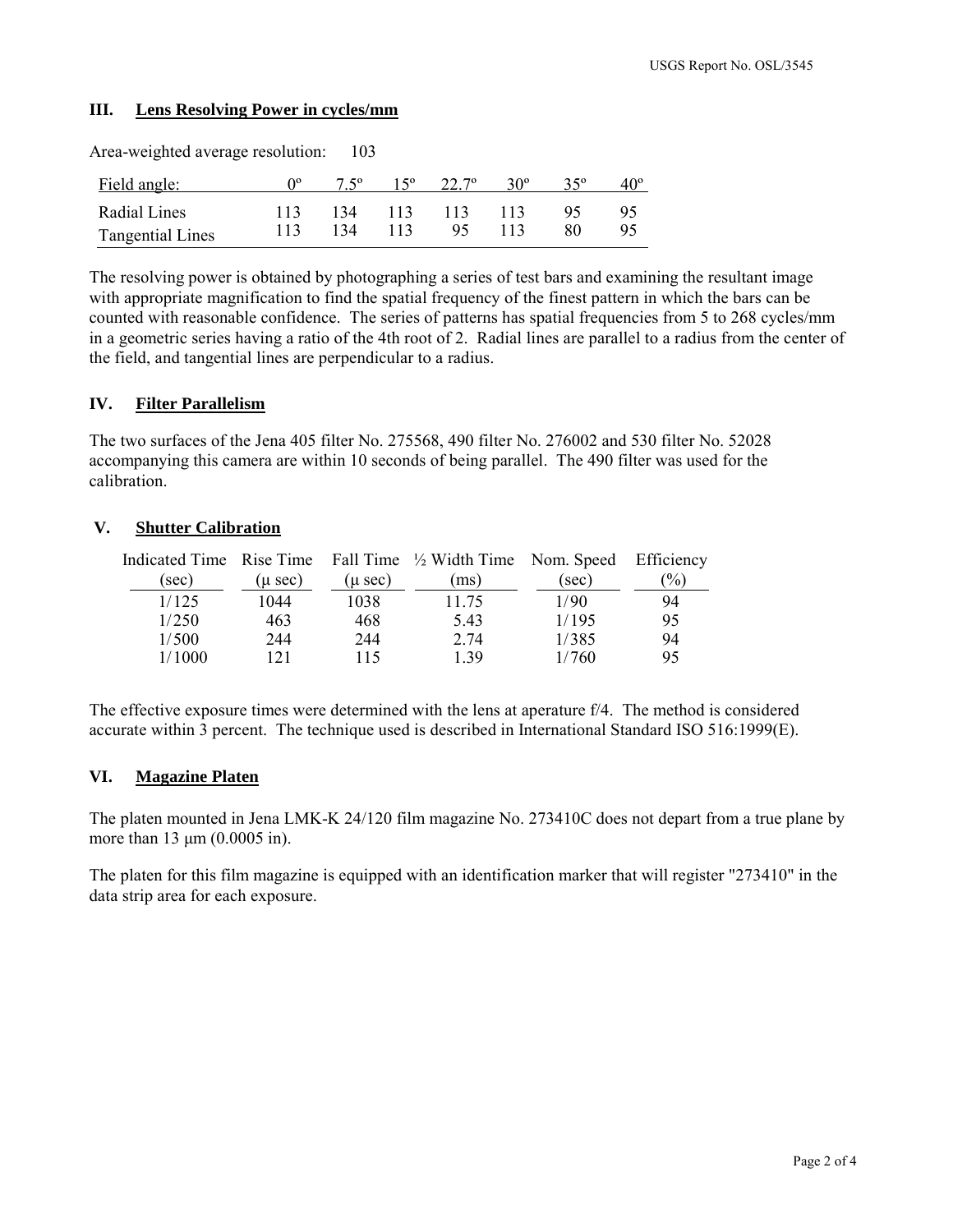## **VII. Principal Point and Fiducial Mark Coordinates**



Positions of all points are referenced to the principal point of autocollimation (PPA) as origin. The diagram indicates the orientation of the reference points when the camera is viewed from the back, or a contact positive with the emulsion up. The data strip is to the left.

| e     | $1(0^{\circ})$               | 8                                       | $4(270^{\circ})$                                                                 | X coordinate (mm) |        | Y coordinate (mm) |  |
|-------|------------------------------|-----------------------------------------|----------------------------------------------------------------------------------|-------------------|--------|-------------------|--|
|       |                              |                                         | Indicated principal point, corner fiducials                                      | $-0.004$          |        | $-0.010$          |  |
|       |                              |                                         | Indicated principal point, midside fiducials                                     | $-0.004$          |        | $-0.008$          |  |
|       |                              |                                         | Principal point of autocollimation (PPA)                                         | 0.000             |        | 0.000             |  |
|       |                              |                                         | Calibrated principal point (point of symmetry)                                   | $-0.010$          | 0.007  |                   |  |
|       |                              | <b>Fiducial Marks</b>                   |                                                                                  |                   |        |                   |  |
|       |                              |                                         |                                                                                  | $-110.009$        |        | $-110.011$        |  |
|       |                              | $\overline{c}$                          |                                                                                  | 110.006           |        | 109.996           |  |
|       |                              | $\overline{\mathbf{3}}$                 |                                                                                  | $-110.000$        |        | 109.993           |  |
|       |                              | 4                                       |                                                                                  | 109.989           |        | $-110.011$        |  |
|       |                              | 5                                       |                                                                                  | $-112.009$        |        | $-0.008$          |  |
|       |                              | 6                                       |                                                                                  | 111.994           |        | $-0.008$          |  |
|       |                              | $\overline{7}$                          |                                                                                  | 0.003             |        | 111.993           |  |
|       |                              | 8                                       |                                                                                  | $-0.011$          |        | $-112.021$        |  |
| VIII. |                              | <b>Distances Between Fiducial marks</b> |                                                                                  |                   |        |                   |  |
|       | Corner fiducials (diagonals) |                                         | $1-2$ :                                                                          | 311.143 mm        | $3-4:$ | 311.122 mm        |  |
|       |                              |                                         | Lines joining these markers intersect at an angle of $89^{\circ}$ 59'            | 57"               |        |                   |  |
|       | Midside fiducials            |                                         | $5-6$ :<br>Lines joining these markers intersect at an angle of $89^{\circ}$ 59' | 224.003 mm<br>47" | $7-8:$ | 224.013 mm        |  |
|       | Corner fiducials (perimeter) |                                         | $1-3:$                                                                           | 220.004 mm        | $2-3:$ | 220.007 mm        |  |
|       |                              |                                         | $1-4:$                                                                           | 219.997 mm        | $2-4:$ | 220.007 mm        |  |

The Method of measuring these distances is considered accurate within 0.003 mm

**Note:** For GPS applications, the nominal entrance pupil distance from the focal plane is 241mm.